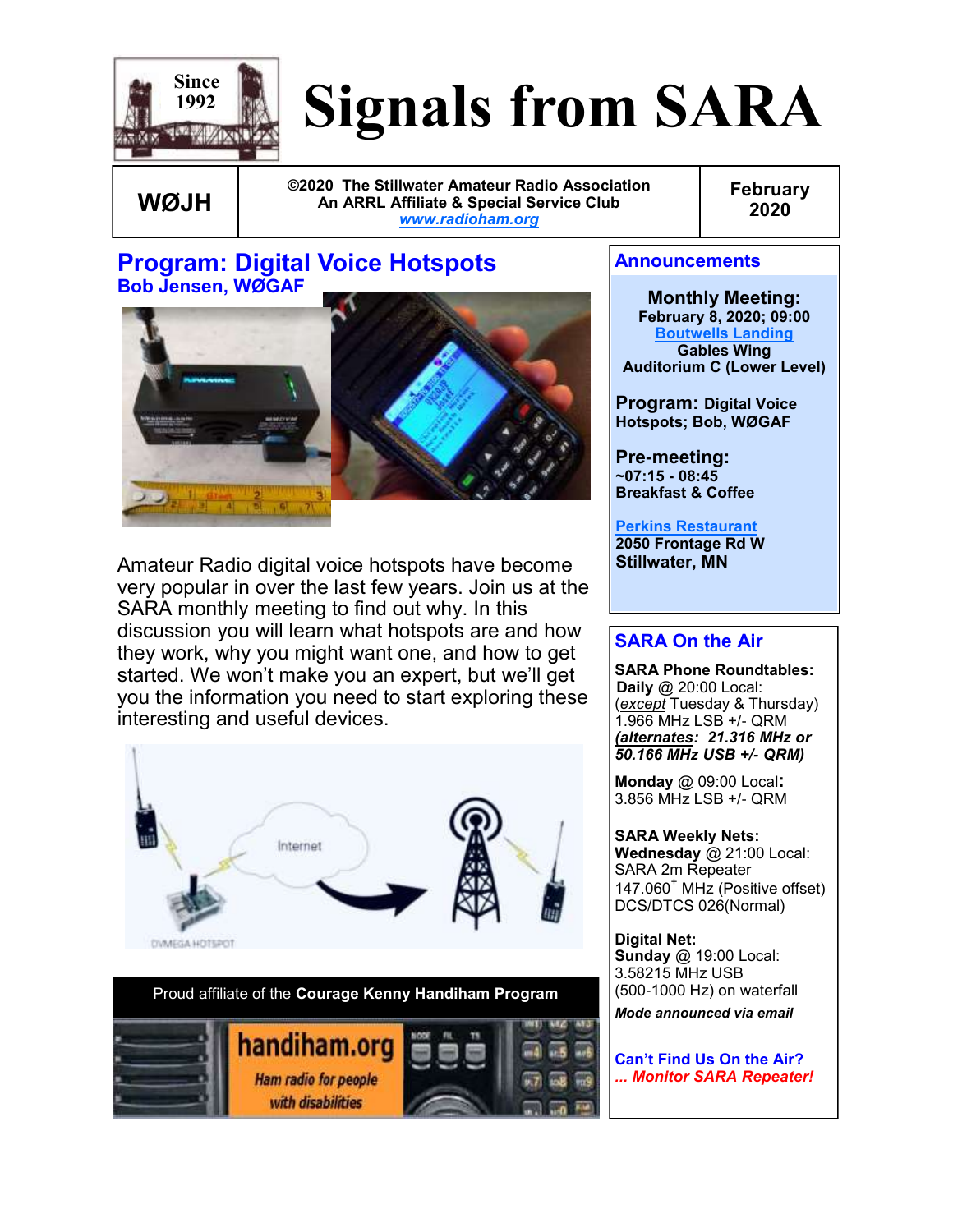### **Bandwidth from the President**

#### *Greetings from my shack, de Joe KCØOIO.*

My thanks to all of you for your confidence and support of me as President for another term. I will continue to do my best to keep SARA vibrant and beneficial to our members. There always seems to be more ways to keep things interesting in this club.



Speaking of "club," how would you define SARA? In his Second Century editorial in the January 2020 QST, then-ARRL CEO Howard Michel WB2ITX made the statement "… traditional clubs are not the future of clubs. Young people now join causes, not clubs." That got many people thinking about their "club" and how it functions. I've had some discussion with Greg KØGW and others pondering the question "is SARA a traditional club?" We've come to the conclusion that SARA is beyond what Mr. Michel refers to as a traditional club. Although we have structure through our constitution and by-laws, we've managed to stay relevant and vibrant by going farther to engage our members. The weekly Eyeball QSO Party is often a full room, sometimes standing room only; we provide paths for people to earn their amateur radio license and then upgrade; we provide member assistance with antennas, radio installs, computer program support; Tech Topics and Skill nights; Radios in the Park; special event stations out on the ice of Lake Elmo, the plains of White Rock SD, and the shores of Lake Superior. We strive to have meeting program that are relevant to the times and technology of our hobby. Are we doing enough? What else could we be doing? What are your thoughts? Suggestions? Ideas? Let me know! Drop me a note at [president@radioham.org.](mailto:president@radioham.org)

Many thanks to Greg Widin KØGW for his years of service on our behalf as Dakota Division Vice Director, Dakota Division Director and lastly 1 $^{\rm st}$  Vice President of the ARRL. Greg did not seek reelection at the January ARRL Board meetings. The Board of Directors honored Greg by naming him an Honorary Vice President at the conclusion of his term as 1<sup>st</sup> VP. Jay Bellows KØQB closed out his service to the league as International Affairs Vice President at the same time. Jay also served as Dakota Division Vice Director and Division Director before stepping in the VP position he held. Jay was also honored as the Board named him an Honorary Vice President. Congratulations Greg and Jay! And thank you for your service and contributions for us and the ARRL. I have the privilege of joining Greg and Jay, and others, for Friday lunch every so often. I am proud to call them friends.

WØPIGG flew into my shack last month, looking for a new caretaker for the coming year! He's made himself comfortable here and promises to get out once in a while, but he's not sure when or where he'll pop up. Keep an eye out for him flying through, probably when we least expect him!

The SARA Board and the repeater team are looking into the equipment and costs associated with adding a WIRES-X link to our System Fusion repeater. This feature will allow interconnectivity with other "rooms" such as MNWIS; HANDIHAMS; and others. Due to the location of our repeater, this will need to be done via a link station located offsite. We have an offer for a host location close by the repeater site. We'll need to acquire a Fusion radio, the WIRES-X interface, power supply, and antenna. Watch for more news on this potential enhancement to our repeater.

I've found the software Gridtracker to be the perfect companion to WSJT-X. The capabilities of the program surpass other WSJT companion software such as JT-Alert. Starting with real-time mapping to track your grids worked/confirmed, to showing grid to grid QSOs in progress, a callable roster, and so much more, Gridtracker is a phenomenal program. I plan to be demonstrating the capabilities at an Eyeball QSO Party in the coming weeks.

I'm looking forward to the Feb  $8<sup>th</sup>$  meeting where Bob WØGAF and others will enlighten us on Digital Voice Hotspots. Don't forget the pre-meeting Breakfast will be at Perkins Restaurant 2050 W Frontage Rd (Hwy 36 & Washington) in Stillwater at 7:15 AM. The breakfast gang hopes to see you there!

73 es CUL de KCØOIO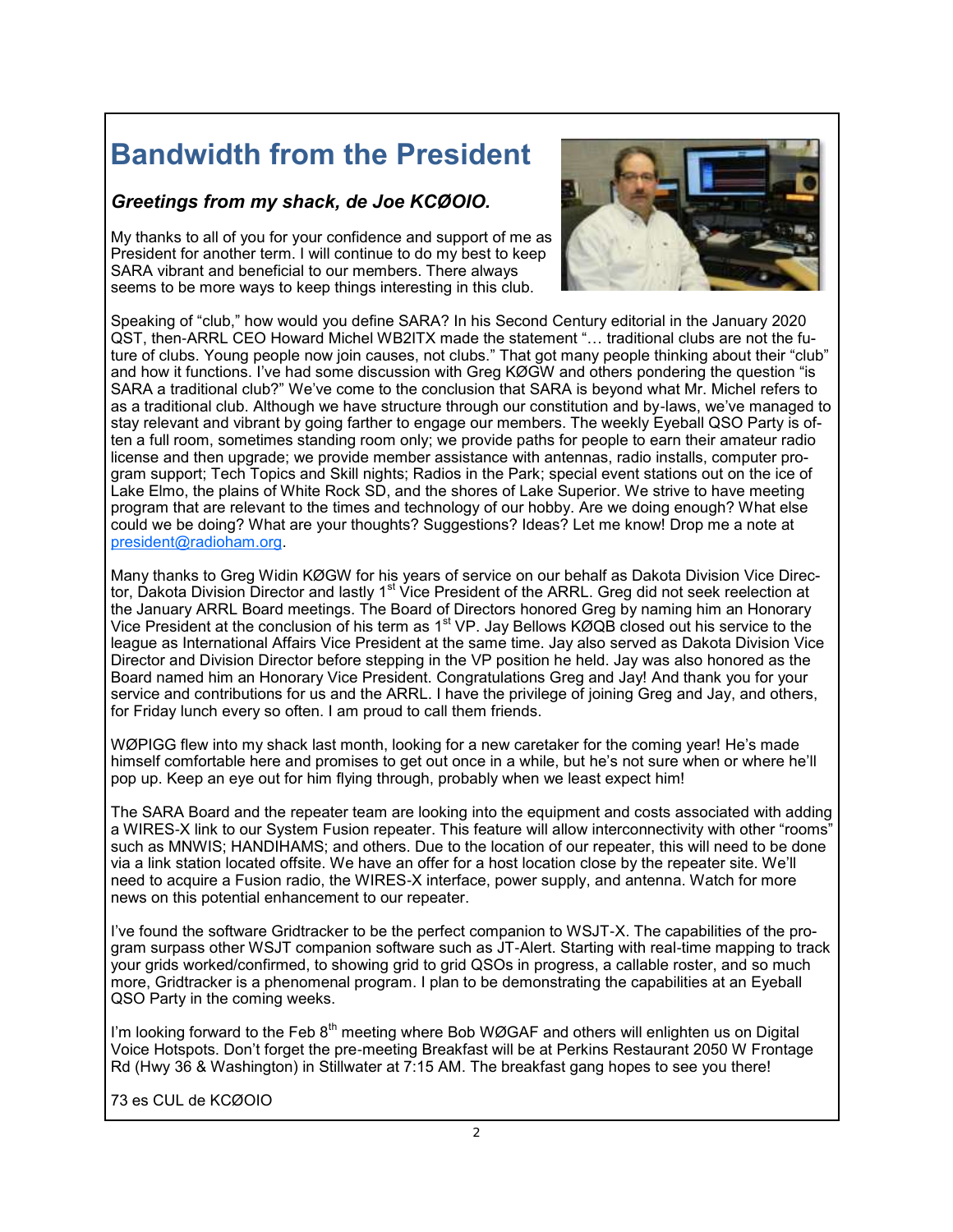### **Some Photos from SWEEP 2020**

See others at: <https://flic.kr/s/aHsmKNpnUZ>



**A whole lotta great stuff to exchange!**

 **And the crowd goes wild!**



 **Coonskin boots to go with Ray's headgear.**

> **Mary gets a Big Boy toolbox.**



 **Shel gets QRP tools.**

3 **Continued on next page**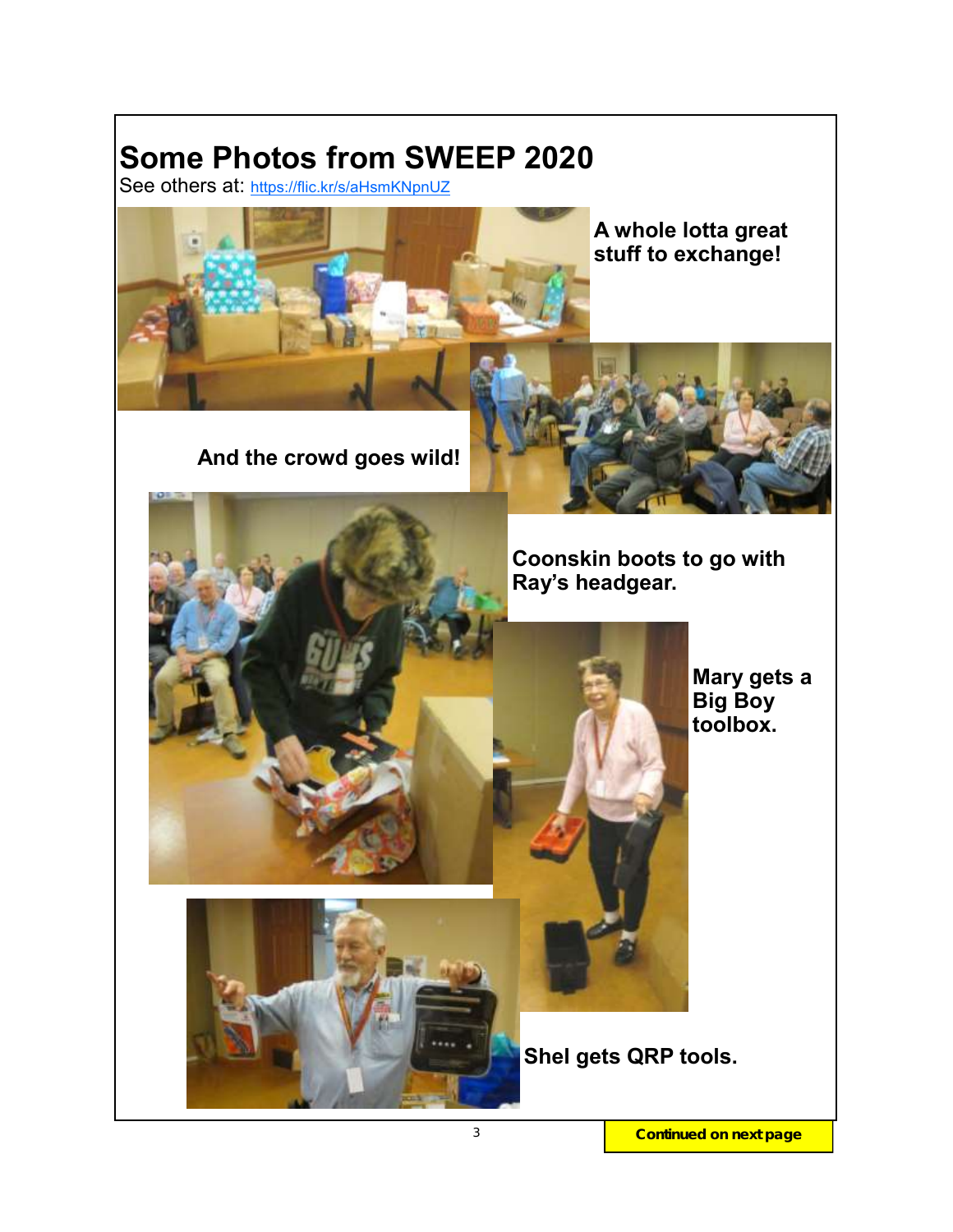**Zack OM, have you ever seen Gourmet Microphone Odorier" ... garlic (Italian) scented?**





**Keith, you wanta trade OM?**



 **Dan with something.**

**Hey Rich, I want that!**





**Monne Ham** 



4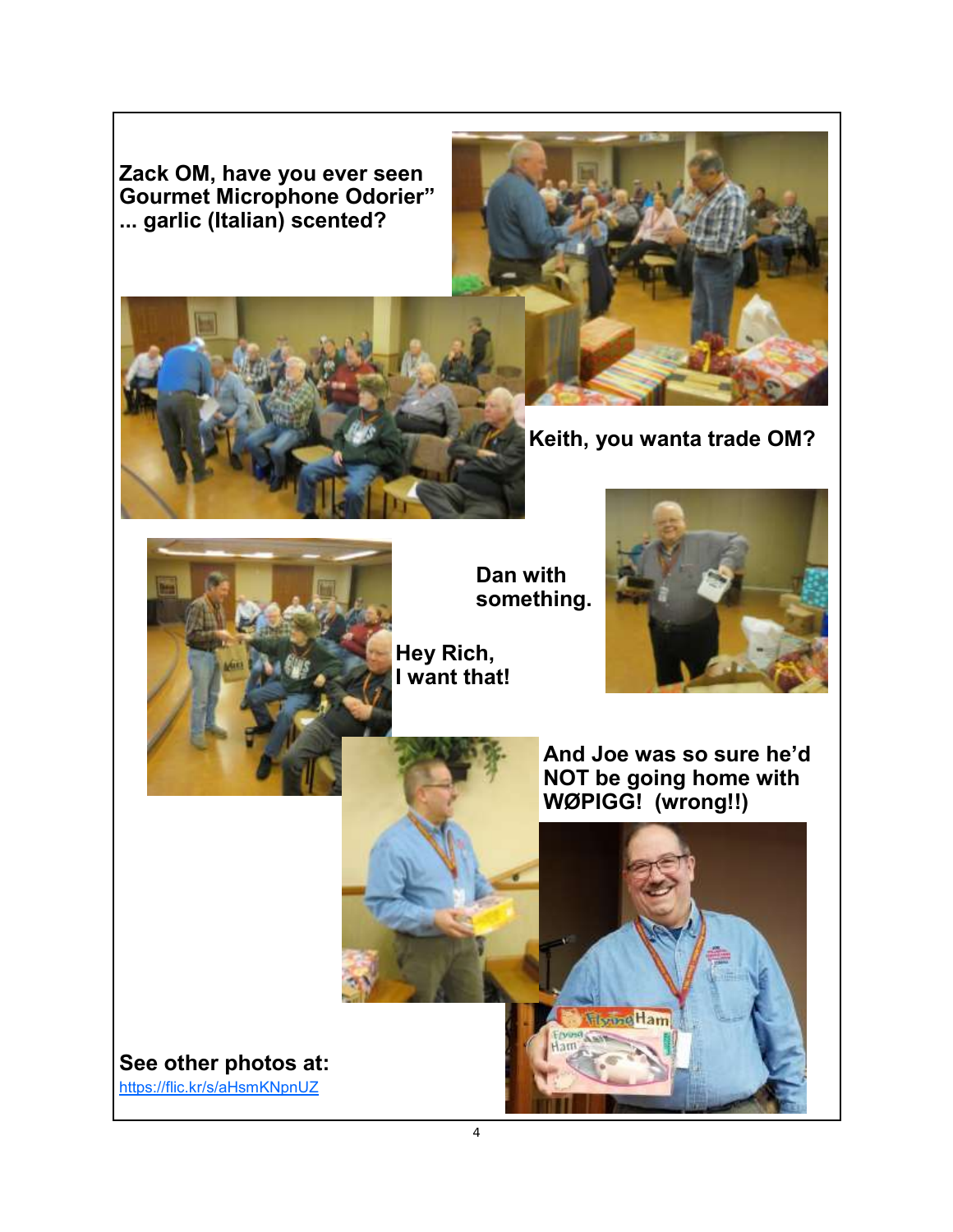## **2020 Officer Election Results**

The campaign yard signs have been removed and the vote solicitation phone calls for SARA office positions have came to an end with the election at the January 11 monthly meeting.

Incumbents, except for the office of Secretary, had agreed to serve another term and had been nominated for re-election at the December meeting. Dave (N9JNQ) was nominated (and accepted) for the office of Secretary and as there were no additional candidates nominated at the January meeting, all of the officers who's terms were up for election plus JNQ Dave were elected unanimously. The President, Vice-President, Secretary, and Treasurer are all one year terms that currently are filled until the January 2021 meeting. Joe (KCØOIO), Bob (WØGAF), and Rich (ADØSN), were all re-elected to the same office each held in 2019. Dave (N9JNQ) is serving his first year as Secretary.

SARA has two Directors that are elected for two year terms which expire on alternating years. Incumbent Doug (N9TOW) was challenged by Zack (AAØU) but after a close, hard-fought race, TOW Doug was re-elected and will serve until January 2022. The other Director position is not up for election until January 2021; Dan (KEØIYF) continues in the position.

The office of SARA Trustee is an appointed position by the SARA Board and Shel NØDRX was re-appointed to that position at the January 16 Board Meeting.

### **Oscilloscope Workshop**

At the January 30 Eye Ball QSO Party, Dan (KEØIYF) gave an informative presentation and led a discussion on oscilloscopes.

With standing room only, some members brought their scopes and signal generators.



TNX to Dan, everyone learned a thing or two on how to use them.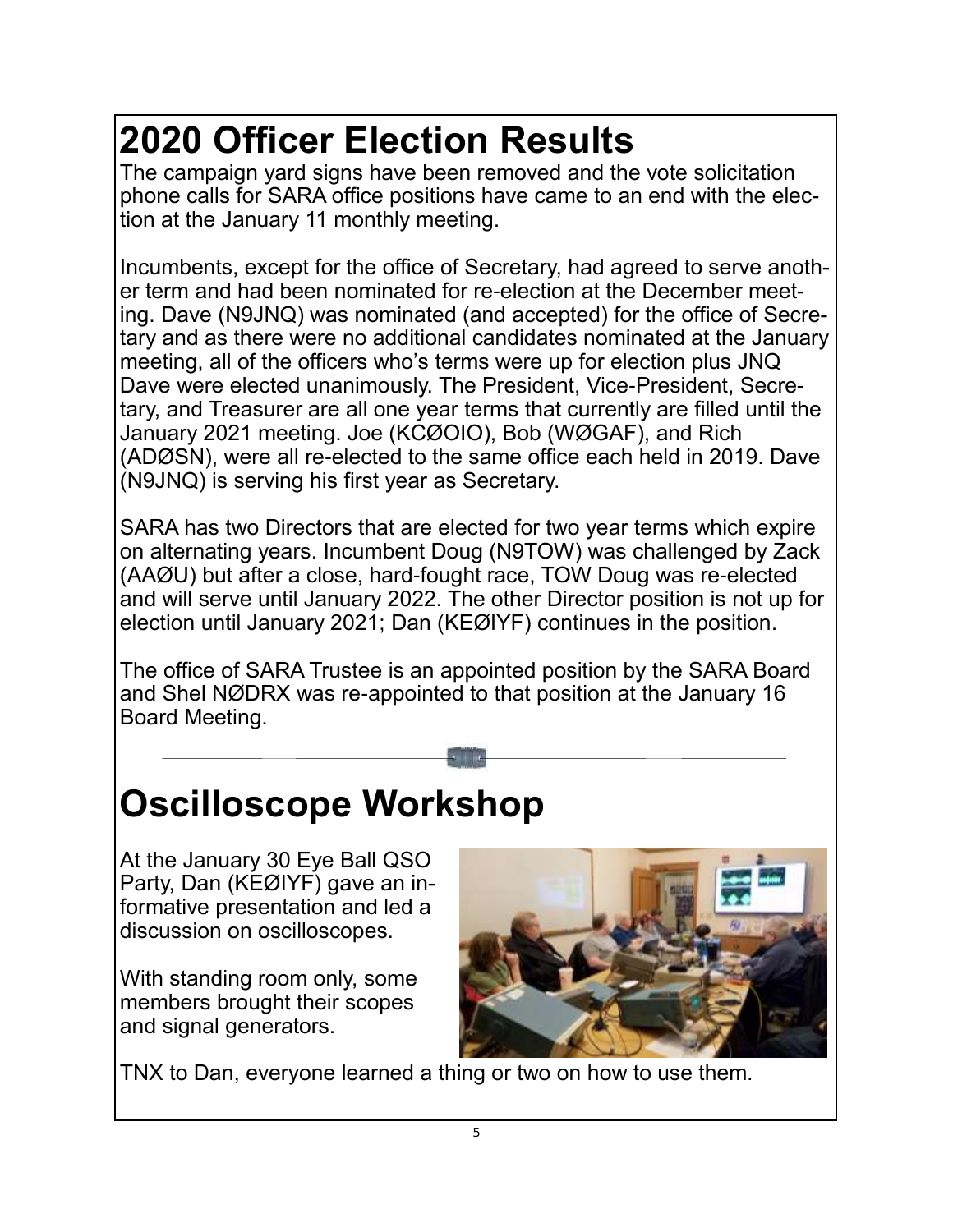### **Remote Base Report:**

WØEQO and WØZSW are both operational. Bill Jones, NØCIC, who lives close by WØEQO, has been instrumental in keeping W0EQO on the air.

We close out January with a few short-lived outages at WAØTDA and WØZSW due to



home networking problems at my QTH, Windows updates, and updates to the RCForb software. With new network hardware in place , we are confident of more solid internet performance. February still sports long nights, which means bands like 160, 80, and 40 meters are good for long-haul contacts all night and into the morning hours. If you are looking for WAS on those bands, now's the time. By March, we will be seeing substantially more daylight, and that means higher absorption and more static as thunderstorms fire up in the southern states. 73, Pat, [wa0tda@arrl.net](mailto:wa0tda@arrl.net)

#### **Membership**

SARA newsletters from November through January all have had reminders for 2020 membership dues and the January edition had a list of 80 members whom were current for 2020. Please refer back to the January newsletter for that list. Dues for 2020 have since been received & processed for KDØWGH and WØMCQ, bringing SARA to a total of 82 members. If you are not among those that are listed, you are not a current member. At this point only current members are on the roster and expired members will be dropped from the SARA email list prior to the February monthly meeting. Membership information and application form is available on the radioham.org website and can be mailed to either of the addresses listed on the application, or given to the Treasurer at the next monthly meeting.

Changes in membership info or membership questions should be sent to: Trustee@radioham.org

#### **VE Exam**

SARA volunteer examiners will be conducting an exam session to coincide with conclusion of upcoming licenses for Technician class. Exams are scheduled to begin at 6pm at Boutwells Landing on April 23, 2020. Exams for all 3 license classes will be offered and as the new question pool for Extra class takes effect on July 1, 2020, I suggest anyone whom may be thinking of upgrading to Extra should do so prior to the end of June.

Shel NØDRX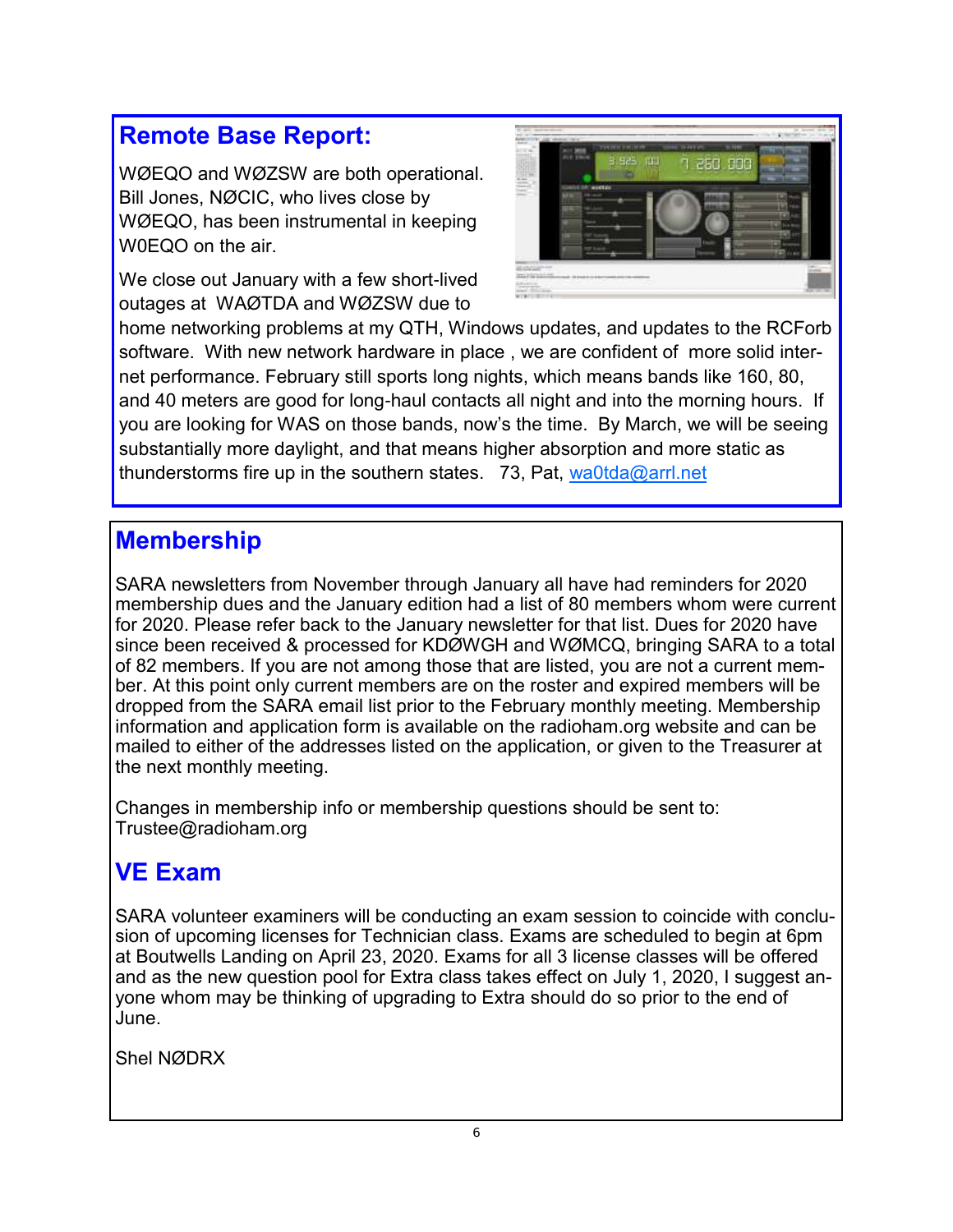### **New to Ham Radio? Check this out!**

The Stillwater Amateur Radio Association (SARA) is always here to assist its members - from antenna installation to rig recommendations to All Things Ham. Our members each have a unique skill set from which to draw to help each other in amateur radio activities. For example, each spring, SARA holds a Technician education class and we see many attendees pass through to become licensed amateur radio operators!

Getting the license, however, is only the first step. Much like passing the written driver's test to get a learner's permit, it's just the first step. Now it's time to get out on the road. To drive. To operate. And SARA wants to do more to help our newly licensed operators get "behind the wheel" safely, effectively, and with enthusiasm and enjoyment. In the coming months, SARA will prepare resources and reach out to current members to find support for our new hams to ensure they find the value and joy they were looking for when they initially set out to get their license.

So look for more details in upcoming newsletters from the newly established SARA committee for helping new hams. Of course, if you are interested in helping, including, but not limited to, being a resource for tech -specific portions of amateur radio, the SARA committee can be reached via email at:

### **[NewHamHelp@radioham.org](mailto:NewHamHelp@radioham.org?subject=New%20Ham%20Help)**

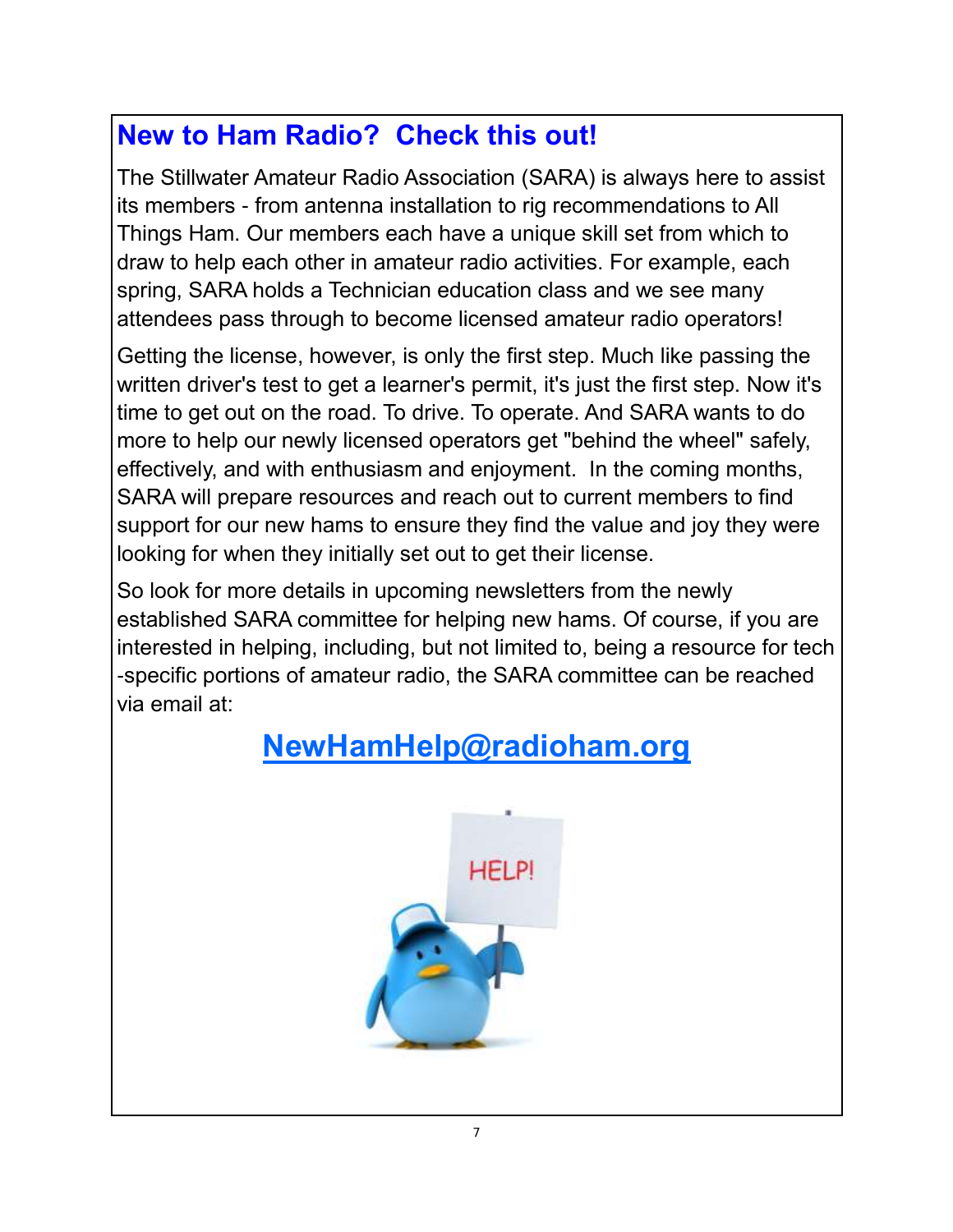

Well – its official folks. My career in local politics has brought me to the Presidential residence. You know; over the past year I have been hobnobbing with Randy, KDØVKB; the former Mayor of White Rock. So … as of the SWEEP event; I am moving to the Presidential palace with Joe, KCØ0I0. I promise, as Presidential advisor – my new self-appointed title – I will not engage in any pork barrel politics!

But … I've been up to big things since my last newsletter posting. In August I got out to White Rock for the tri-state event. Hey; Randy even let me drive most of the way. And guess what – I was never accused of being a road hog.

At the event I got a choice seat on the radio operations table. In fact – I even got on the air for more QSOs than Randy……who, I think, only made one contact before a bunch of old friends dropped by.

Over the summer, I've also been studying code. I want to get proficient at CW so I can be considered an old – or would it be aged – ham? I tried a paddle key – but using my nose – all that head swaying back and forth made me dizzy! Then I borrowed an old FW Johnson straight key from Randy and that worked. I just hope I don't develop a ham-handed style!

Oh – one more thing. Since my move to the new QTH, I've applied for a vanity call sign. I hope to soon get the official news and become OIO-oink.

73, WØPIGG, we'll be QRT on your final.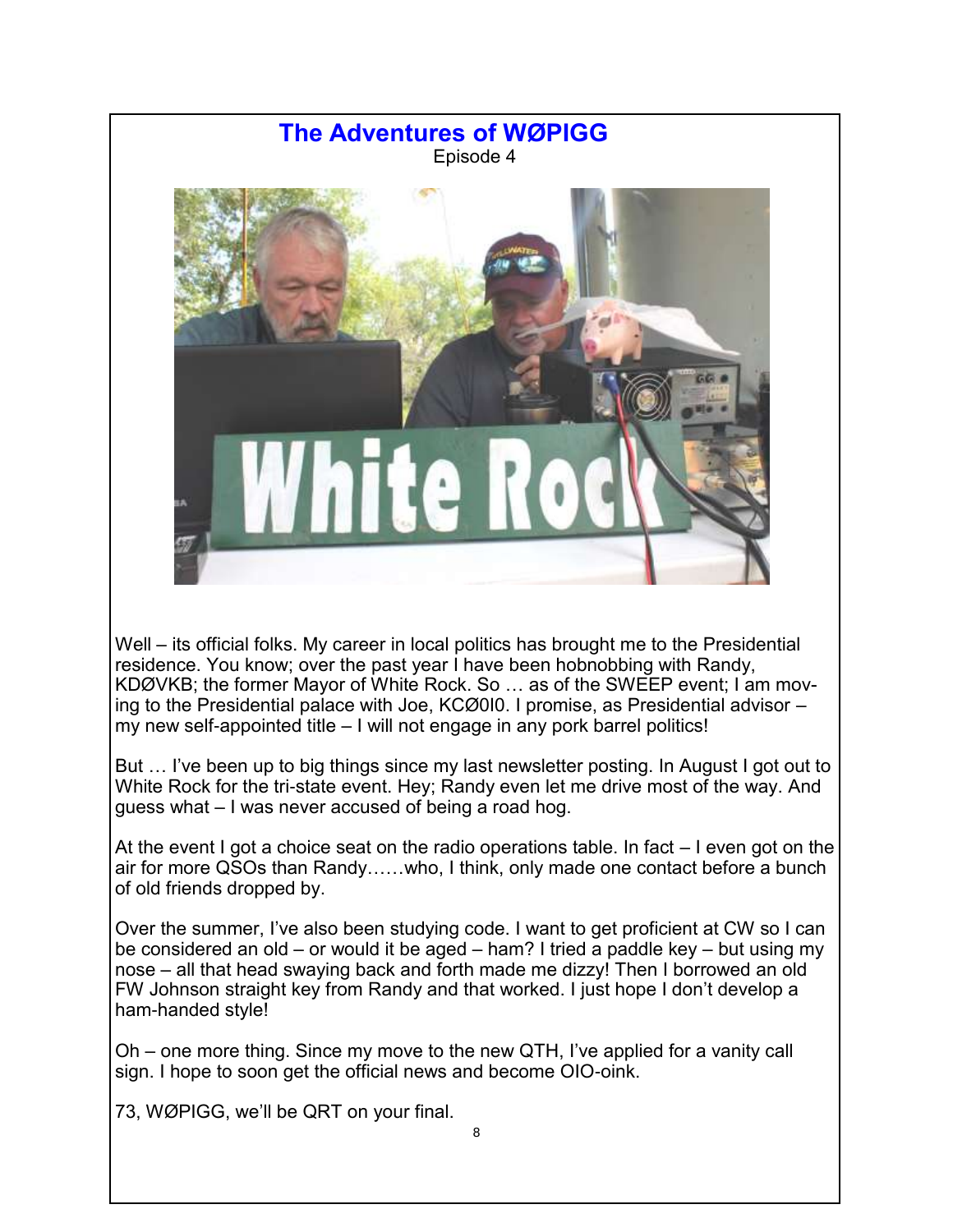### **Technician License Class & Extra Study Group Starting Thursday, February 27**

SARA-sponsored Technician License classes will be held at the Stillwater Public Library (224 Third Street N.). There are 8 Thursday classes plus a final exam

session. Class is from 6:00 to 8:00 pm. The VE testing session will be Thursday, April 23 at Boutwells Landing.

Here's a perfect time to get SOMEONE you know started in Amateur Radio. According to Bob (WØGAF), our Education and Training Coordinator, "There



may never be an easier, better opportunity for virtually anyone to earn their license!" Bob continued, "For those who might be interested in teaching in one of our licensing classes, please don't be shy. We're always looking for new instructors, and we promise to break you in easy. It's a great way to share your knowledge and to pay it forward to the ham community."

If you have questions, or would like to find out more about teaching ham classes, call Bob (WØGAF): 612.802.2269

**Thinking about upgrading to Amateur Extra; consider joining our Extra Study Group.** This is intended to be a self-led discussion group, with a participant serving as facilitator to guide the discussion topic each week.

This will not be a classroom environment with a teacher out front, but rather a group of people talking through theories, concepts or discussing any questions that participants may have. Extra Class Licensees who wish to share in discussions based on their areas of expertise or experience are invited to attend.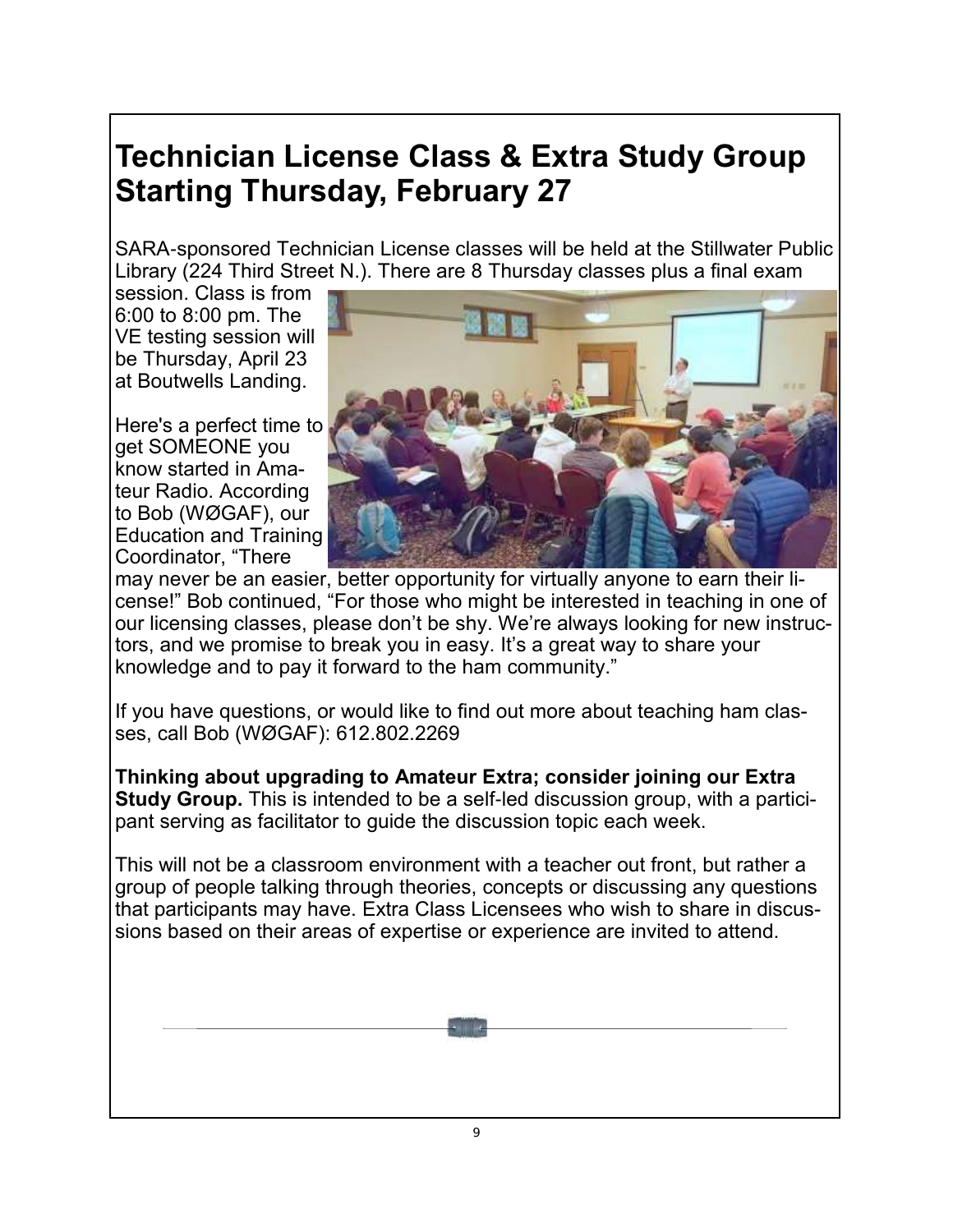### **Skywarn Class Saturday, February 29**

As in the past, SARA is sponsoring one of the earliest Skywarn classes in the Twin Cities. Scheduled Feb. 29 from 10:30 am to 3:30 pm (with lunch break), class will be at the Stillwater Public Library (224 Third Street North).

If you've attended in previous years, you know the library's Margaret Rivers Room is an excellent location to see the informative photos and videos that will be presented to illustrate weather phenomena.



If you haven't taken Skywarn training recently, remember you must

re-certify every two years in order to remain current.

Never been to a Skywarn class?! You really owe it to yourself to attend – even if you don't plan to be an active spotter. The information in Skywarn training is valuable and can be lifesaving!

Although Skywarn severe weather net reporting requires an Amateur Radio license, the class is open to the public and is accredited for members of the police and other public safety departments. Anyone with serious interest in weather who takes this class, quickly learns the important role ham radio plays in Skywarn. It's no coincident; we start free Technician License classes the same week.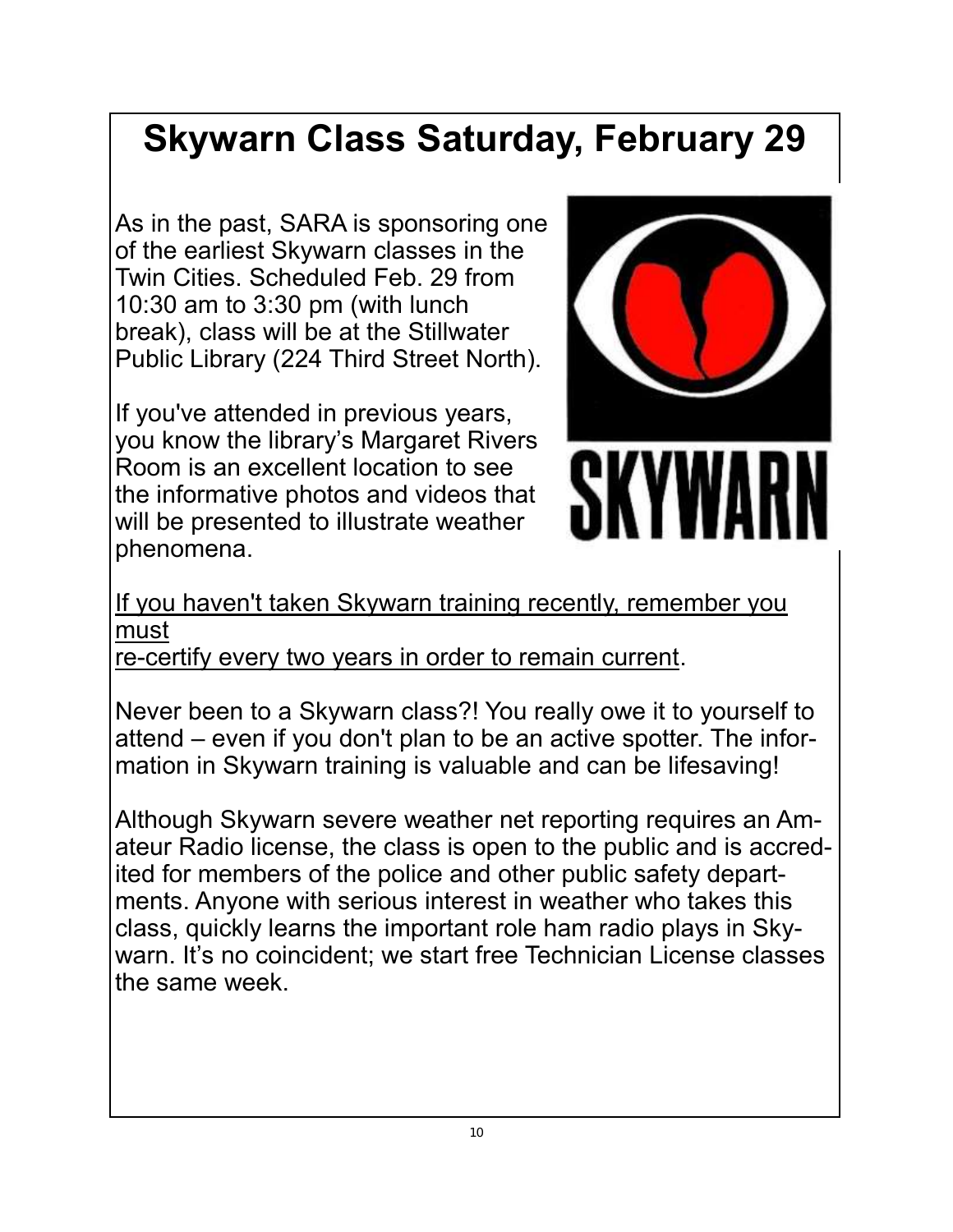King of Clubs - 1 By Patrick Tice, [wa0tda@arrl.net](mailto:wa0tda@arrl.net)



Photo: Payload with APRS prior to flying by WX balloon as SARA partners with U of M students to provide tracking data and assistance.

In January I mused about the WB2ITX editorial in QST that had mentioned ham radio clubs. The gist of the author's take on clubs was that ARRL would continue to offer clubs like ours support but noted that the future for young people was a bit different:

"We will continue to support traditional clubs, clubs that meet monthly for business and social events, organized ARRL Field Day activities, etc. But traditional clubs are not the future of clubs. Young people now join causes, not clubs."

I've been thinking about that for a while, and while I can't say I think it's wrong, it does lack nuance.

Here's what I mean:

The term "young people" is relative. If we are talking about school-age children, we are in "organized activity" territory. Schools have clubs because they provide a plat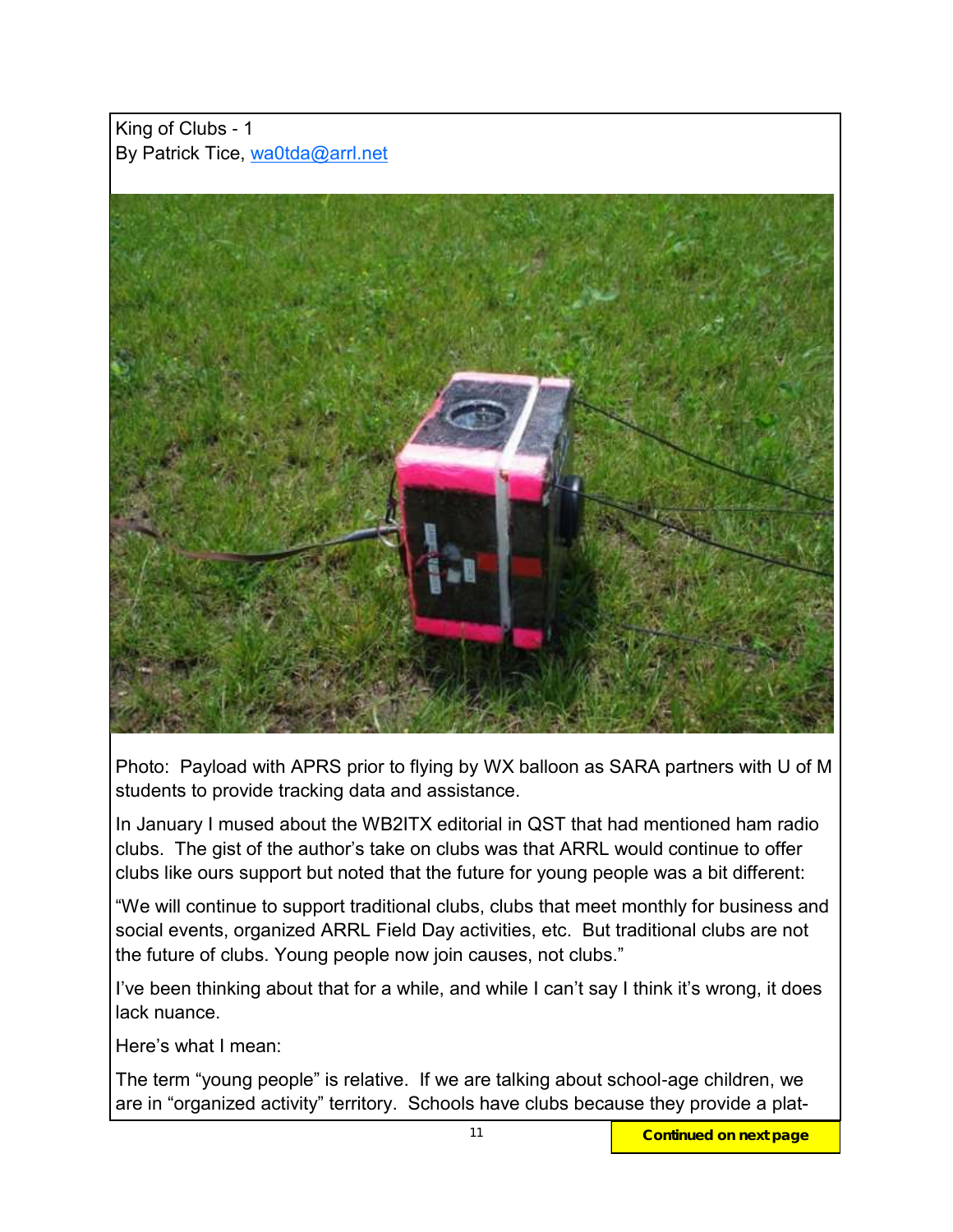form for the kinds of organized activities deemed to be age-appropriate for students. Outside schools, activities like Scouting provide structure and guidance, and are not called "clubs" per se, but do provide similar platforms for organized activities. By the time the kiddos enter middle school, the activities provide even more options. The school newspaper/blog/podcast/video teams, arts, music, books, sports, drama - all very club-like activities that cannot be in any way described as "causes".

This doesn't mean that causes don't exist in parallel with clubs in schools. But I am going to call "BS" on the notion that clubs and young people are parting ways. Take a look at the Stillwater Area Junior High Schools club activities:

[https://stillwaterschools.org/schools/junior-high-schools/stillwater-junior-high-school/](https://stillwaterschools.org/schools/junior-high-schools/stillwater-junior-high-school/activities-clubs) [activities-clubs](https://stillwaterschools.org/schools/junior-high-schools/stillwater-junior-high-school/activities-clubs)

Causes? Sure! Older students can discover their passion for a cause. Take a look at this Minnpost article "How Minnesota students are combating climate change, one school building at a time" featuring students from Stillwater HS:

[https://www.minnpost.com/education/2020/01/how-minnesota-students-are-combating](https://www.minnpost.com/education/2020/01/how-minnesota-students-are-combating-climate-change-one-school-building-at-a-time/) [-climate-change-one-school-building-at-a-time/](https://www.minnpost.com/education/2020/01/how-minnesota-students-are-combating-climate-change-one-school-building-at-a-time/)

My point is that both exist in parallel, and there can be considerable overlap between the two as sometimes the necessities of organizing and communicating with other members of your club/cause in support of forwarding whatever activity in which you share a common interest demand a more club-like environment and sometimes not.

Perhaps diving full on into causes is more likely during one's university years, driven by exposure to so many new people and ideas. But even then, clubs still thrive and provide the organization and structure for specific activities that can hardly be described as cause-worthy - chess club, photography club, astronomy club, maker club, fraternities & sororities, cycling… Can you really describe any of these activities as causes? I just don't see it. Further, people who join clubs can be just as passionate and driven by their interests as those who join causes. Ham radio is a big tent that accommodates many more focused areas of interest; DX, mode-specific operation, designing and building, fellowship, life-long learning, contesting, and many more. Clubs for those specific areas exist and have done well.

Causes cannot replace clubs.

Next time we will take a look at clubs that stumble and clubs that thrive. Be sure to read the "Bandwidth" in this month's issue!

73 - Pat, wa0tda@arrl.net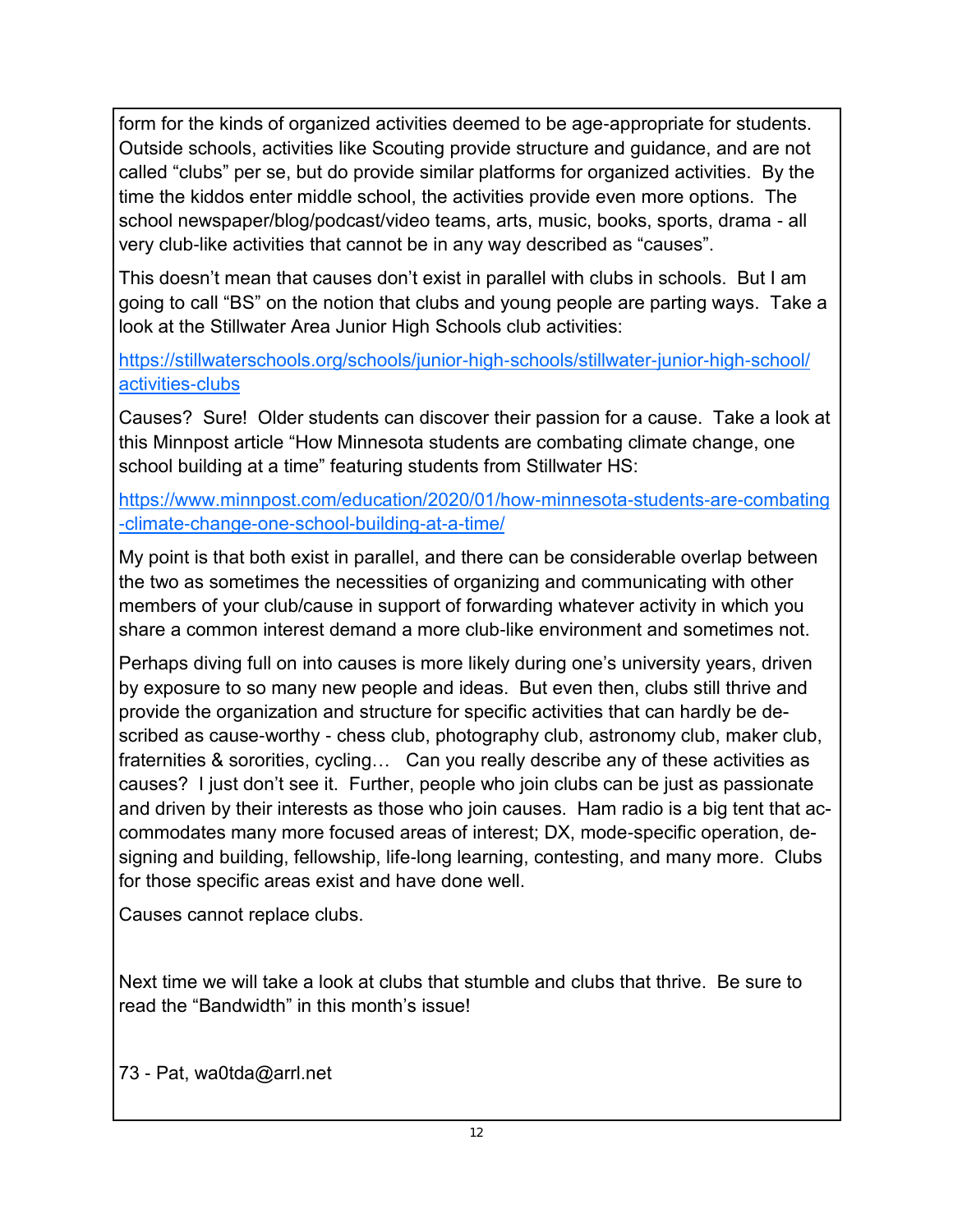### **Ice Station WØJH Special Event on Frozen Lake Elmo (Feb. 15-17)**

Event co-chairs Bob (WØGAF) and Dave (WØOXB) are coordinating the basic logistics (shelter, radio, logging computers antennas and scheduling operators). The event takes place at the QTH of our hosts Dave (KØAIF) and Anne (KEØVOB); beginning on the lake and shore, then continues across Lake Elmo Ave. N.



We'll be setting up and operating from a portable ice fishing, tent-type shelter and also from our self-contained trailer. The shelter will be located on the east side of the lake; the trailer, on dry(?) land, across the road near the parking area. The shelter and all gear will be taken down and stowed each evening. Very important after-hours critiquing/networking sessions will be held as required. (There's no word yet on brandy and/or mincemeat pie!)

Unfortunately our station on the lake will not be handicap-accessible (the terrain to the lake is very steep and slippery).

#### **Something New (YOTA)!**

This year we are dedicating operating time for SARA youth to operate. Young members and anyone new to operating on HF are encouraged to participate. You can learn the "ropes" by watching and logging - then, when you're ready, you can grab the microphone.

#### **Interested in Learning/Operating Digital HF?**

From the SARA trailer, a cozy, heated station can operate both digital and SSB modes. An operator and logger, using the Icom IC-7300 transceiver connected to a laptop, will be available for demonstration and hands-on instruction for visitors/onlookers.

#### **Dates / Times / Schedule:**

February 15, 16, 17 (President's Day weekend)

- $\Box$  Saturday, 2/15: 10:00 am Setup, Operating until ~5:00 pm
- $□$  Sunday, 2/16: 10:00 am ~5:00 pm
- □ Monday,  $2/17$ : 10:00 am  $-$  ~5:00 pm
- Frequencies: 3.860, 7.260, 14.260, 21.360, 28.360 MHz
	- $\therefore$  Tune  $+/-$  20 kHz if QRM
	- :: SSB mode; digital operation may be used by those interested
- □ Youth & newly licensed hams can operate when available

Event announcement is already posted on the ARRL web site (Special Events) and will be published in the February issue of *QST*.

#### **Sound like fun ... don't wait.**

**Contact Bob or Dave to reserve your spot!** 

*Visitors are welcome but for liability insurance reasons, all scheduled Ops must be SARA members.*